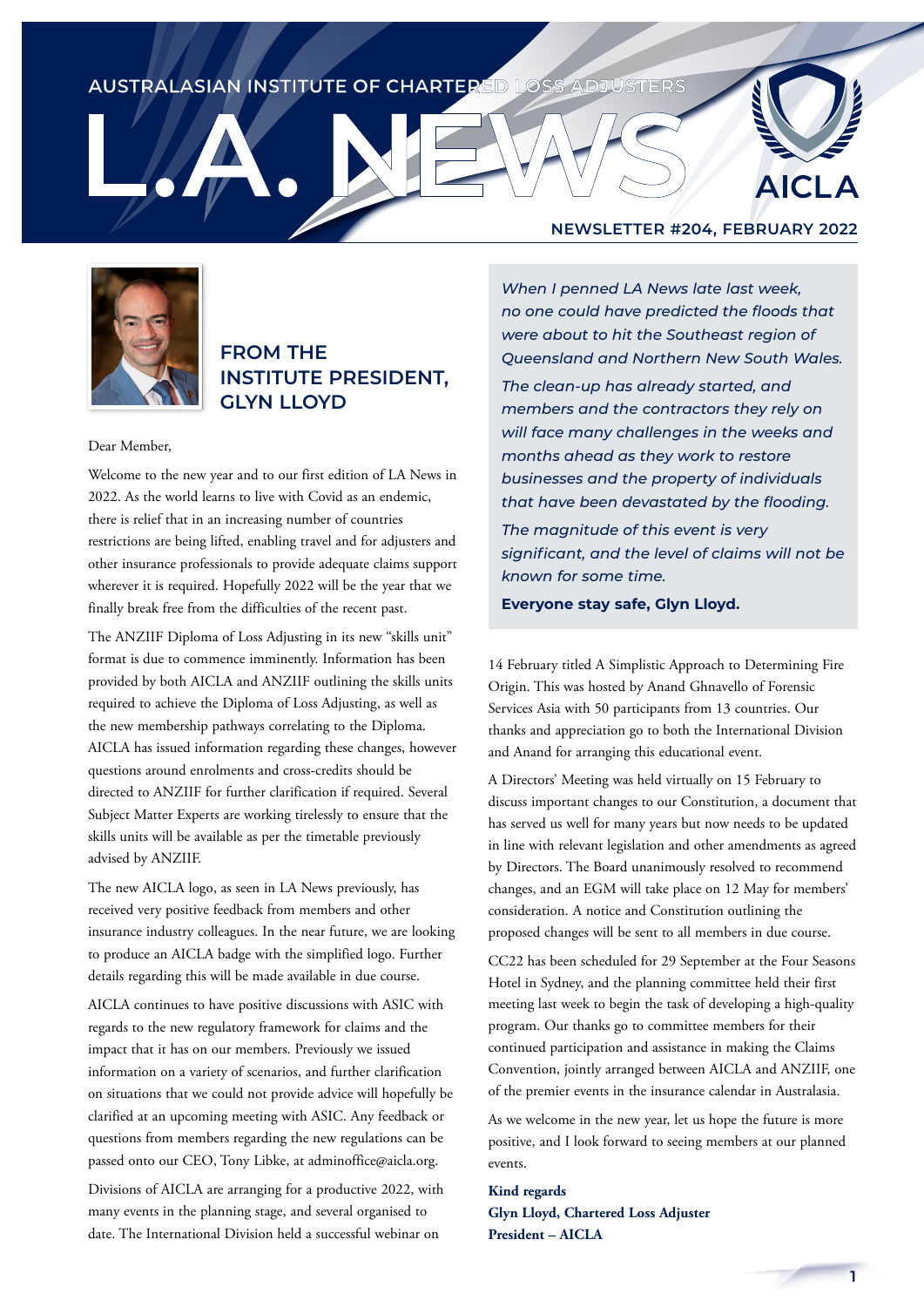### **CLAIMS CONVENTION 2022**

The planning committee for CC22, which will be held at the Four Seasons Hotel Sydney on 29 September, is considering topics and speakers for the event.

If any member has any recommendations, please contact Tony Libke at *[adminoffice@aicla.org](mailto:adminoffice@aicla.org)*.

### **ELEVATIONS AND POST NOMINALS**

Members would be aware from recent communication by the CEO that the *[Qualifications and Rights for Classes of](https://aicla.org/wp-content/uploads/Qualifications-and-Rights-1.pdf)  [Membership \(QRCM\)](https://aicla.org/wp-content/uploads/Qualifications-and-Rights-1.pdf)* were amended to bring the Diploma of Loss Adjusting qualification and AICLA membership pathways into alignment. If you meet the elevation criteria, please complete an *[Application for Elevation](https://aicla.org/elevation-application-form-2/)*) and ensure you complete a *[CPD record sheet](https://aicla.org/continuing-professional-development/)* (**password aicla2018**).

The following are guidelines for members regarding the use of AICLA post-nominals. Full details of the use of post-nominals and the requirements for the different classes of membership are outlined in the *[QRCM](https://aicla.org/wp-content/uploads/Qualifications-and-Rights-1.pdf)*.

- **– Affiliate: AICLA (Aff)**
- **– Associate: ACLA**
- **– Fellow: FCLA**

Provisional members and Ordinary members (legacy membership class) are not eligible to use post-nominals but may state that they are Provisional members of AICLA or Ordinary members of AICLA.

Associates and Fellows who maintain CPD accreditation are also eligible to use the term "Chartered Loss Adjuster". Details of CPD requirements are outlined in the *[CPD Information Sheet](https://aicla.org/wp-content/uploads/CPD_Form.pdf)*.

### **CONTINUING PROFESSIONAL DEVELOPMENT**

Access to CPD online papers and other restricted information is available on the AICLA website 'member section' via the password *aicla2018*. Members are reminded that to be eligible for membership upgrades CPD accreditation must be achieved. Online activities provide one source of valuable training during Covid, when face to face training/seminars are limited. During this period there is no limit on the number of CPD points that can be gained via webinars and other distant learning arrangements.

# **WHAT KILLED THE TIGER**

Copies of the book *What Killed the Tiger: the Extraordinary History of Australasian Loss Adjusters* are available, and if you would like to order a copy please *[click here…](https://aicla.org/product/what-killed-the-tiger/)*



# UPCOMING EVENTS

**Members and guests are invited to attend the following events. For further information and to register, please click on the event.**

| <b>DATE</b>  | <b>EVENT</b>               | <b>LOCATION</b> |
|--------------|----------------------------|-----------------|
| 17 March     | <b>Training Session</b>    | Perth           |
| 31 March     | <b>Educational Seminar</b> | Adelaide        |
| 28 April     | <b>Breakfast Seminar</b>   | <b>Brisbane</b> |
| 11 May       | <b>Networking Drinks</b>   | <b>Brishane</b> |
| 12 May       | <b>EGM</b>                 | <b>Brisbane</b> |
| 2 June       | Claims Conference          | Brishane        |
| 19 August    | Trivia & QLD AGM           | <b>Brisbane</b> |
| 29 September | <b>Claims Convention</b>   | Sydney          |
| 19 November  | Luncheon                   | <b>Brisbane</b> |
|              |                            |                 |

### **NEW AND ELEVATED MEMBERS**

**Congratulations to the following new and recently elevated members:**

#### **NEW MEMBERS**

| <b>Name</b>                           | Class       | <b>Division</b> |
|---------------------------------------|-------------|-----------------|
| Amanda Harley-Stone                   | Provisional | <b>OLD</b>      |
| Lisa Dalbeth                          | Provisional | New Zealand     |
| Naruenart Chaiyata                    | Provisional | Int. Thailand   |
| Boonyakit Suwanchaisakul              | Provisional | Int. Thailand   |
| David Keane                           | Affiliate   | SA/NT           |
| Ben Boshier                           | Affiliate   | VIC.            |
| Natthaphat Sutheerawongkull Affiliate |             | Int. Thailand   |
| <b>Bentley Lau</b>                    | Affiliate   | Int. Hong Kong  |
| Yadi Charlie                          | Affiliate   | Int. Indonesia  |

### **ELEVATIONS**

| <b>Name</b>             | Class            | <b>Division</b>  |
|-------------------------|------------------|------------------|
| Louise Hardey           | Affiliate        | <b>VIC</b>       |
| <b>Jason Tassone</b>    | Affiliate        | <b>VIC</b>       |
| Ridwan Arriyadh         | Affiliate        | Int. Indonesia   |
| Tulus Nugroho           | Affiliate        | Int. Indonesia   |
| Andrew Bull             | Associate        | NSW <sup>.</sup> |
| Joel Arbuthnot          | <b>Associate</b> | <b>NSW</b>       |
| <b>Francine Elliott</b> | Associate        | QLD              |
| Joe Foley               | Associate        | QLD              |
| Carl Coldham            | Associate        | <b>WA</b>        |
| Justin Liang            | Associate        | <b>TAS</b>       |
| Muchtar Luthfi          | Associate        | Int. Indonesia   |
| Hui Yau Shing           | Associate        | Int. Hong Kong   |
| Kong Ho Yeung           | Associate        | Int. Hong Kong   |
| Iverson Wong            | Associate        | Int. Malaysia    |
| Sunny Lui               | Fellow           | Int. Hong Kong   |
| Eddie Walsh             | Fellow           | Int. UAE         |
| Lucksanara Kuhawattana  | Fellow           | Int. Thailand    |
| Paul Fair               | Fellow           | Int. Hong Kong   |
| Derek Jorgensen         | Fellow           | <b>NSW</b>       |
| George Bejjani          | Fellow           | <b>NSW</b>       |